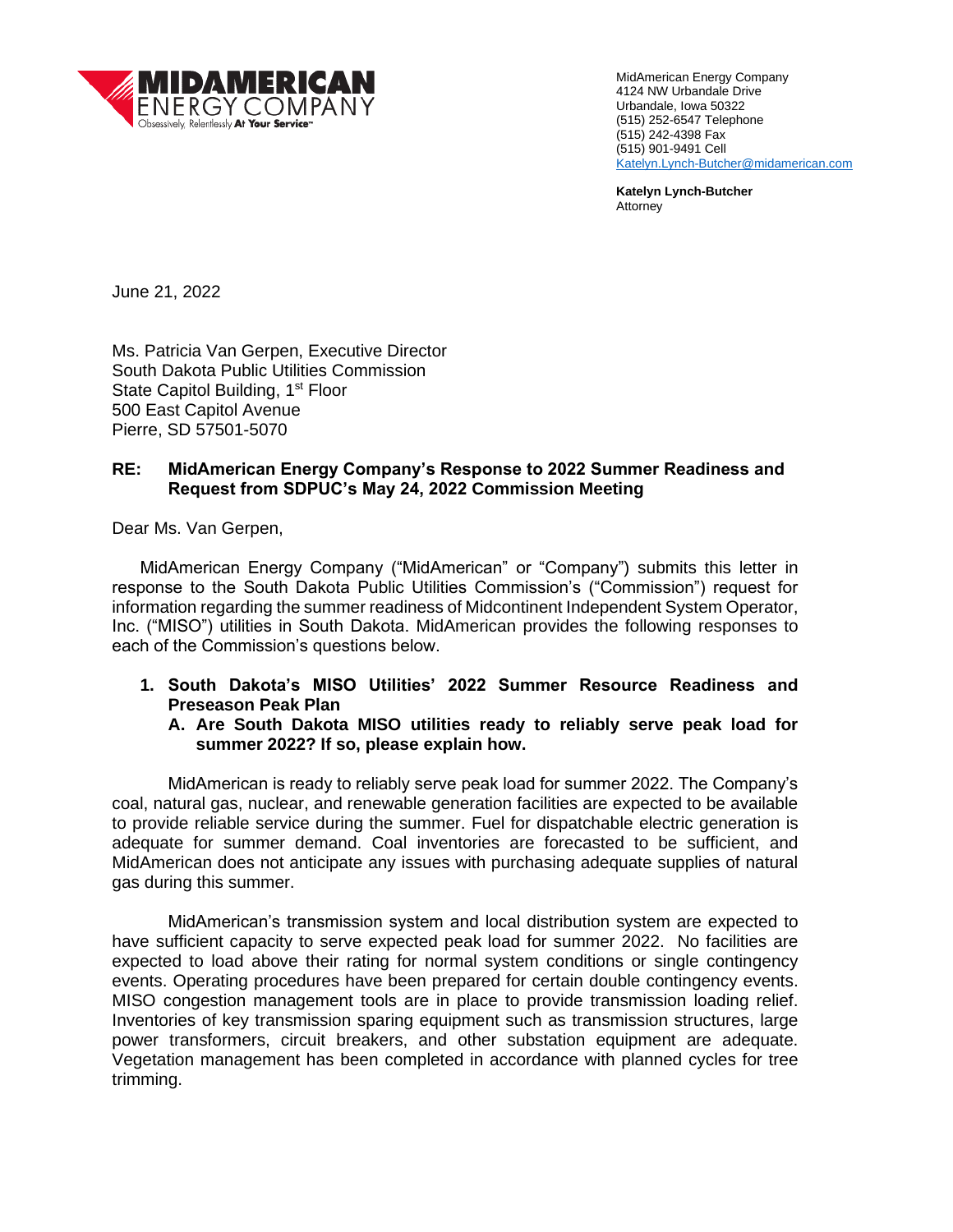In terms of emergency operations, MidAmerican is ready to deploy its state-of-theart incident command center in Des Moines, Iowa as well as local and remote storm centers and its fleet of four mobile storm response trailers to improve access to materials for crews, no matter where impacts occur. MidAmerican is also expanding the use of drones to assess storm damage to facilities; expanding its monitoring and control of distribution systems to include remote capable distribution switches; and has expanded employee storm roles to groups outside of electric delivery to increase resiliency and coverage and hasten response.

Although MidAmerican expects to have more than enough generation to meet the Company's anticipated needs, load shedding in MidAmerican's service territory, as part of a broader plan of load shedding across the MISO footprint, is possible. MidAmerican is a part of MISO's generation reserve sharing pool, which shares the responsibility to serve all of MISO's load. MidAmerican gains significant reductions in the Company's Planning Reserve Margin Requirement by being a part of MISO's reserve sharing pool, which benefits MidAmerican's customers by reducing the cost of generation. However, the Company must share in this load shedding responsibility to share in the benefit. Please see the response to question C below for further details on the execution of MISO-directed load shedding.

### **B. Do South Dakota MISO utilities participate in MISO's emergency drills including the firm load shed drill?**

MidAmerican participates in MISO emergency drills, including the MISO firm load shed drills performed weekly. MidAmerican is a Local Balancing Authority ("LBA") within MISO's Balancing Authority. These drills consist of a MISO message over the MISO Communication System ("MCS"), the secure system by which MISO communicates load shedding requirements to all MISO LBAs indicating the amount of load shed allocated to each area for the simulated drill. MidAmerican system operators acknowledge receipt of the MCS message and communicate back the amount of load shed that was implemented in the simulated drill. The drills ensure LBA system operators and MISO reliability coordinators are well trained on the communication and forms that would be utilized in an actual load shed event.

MidAmerican also participates in the MISO Capacity Emergency Drill, which is held annually in the spring. The drill involves a tabletop simulation of the MISO Capacity Emergency Plan ("MISO CEP"). At each stage of the MISO CEP, discussion is held between MISO and the participants regarding the corresponding steps in the participants' internal capacity emergency plans. The drill ensures awareness of any changes to the MISO plan and the requirements of the participants at each stage of the MISO plan.

#### **C. Do South Dakota MISO utilities have a comprehensive plan for firm load shed?**

MidAmerican has a comprehensive plan for managing and initiating a systemwide load shed if directed by MISO as needed to protect the bulk electric system in the event of an imbalance of electricity supply and demand.

The MidAmerican Generation Deficiency Plan provides the steps that MidAmerican would take at the various stages of the MISO CEP. There are multiple stages within the MISO CEP intended to enlist all available resources, external imports, load modifying resources, and emergency reserves before shedding firm load. If MISO directs load shedding in its role as the North American Electric Reliability Corporation ("NERC") Reliability Coordinator, MidAmerican is prepared to comply and has the tools to systematically implement a rolling load shed event across its service territory.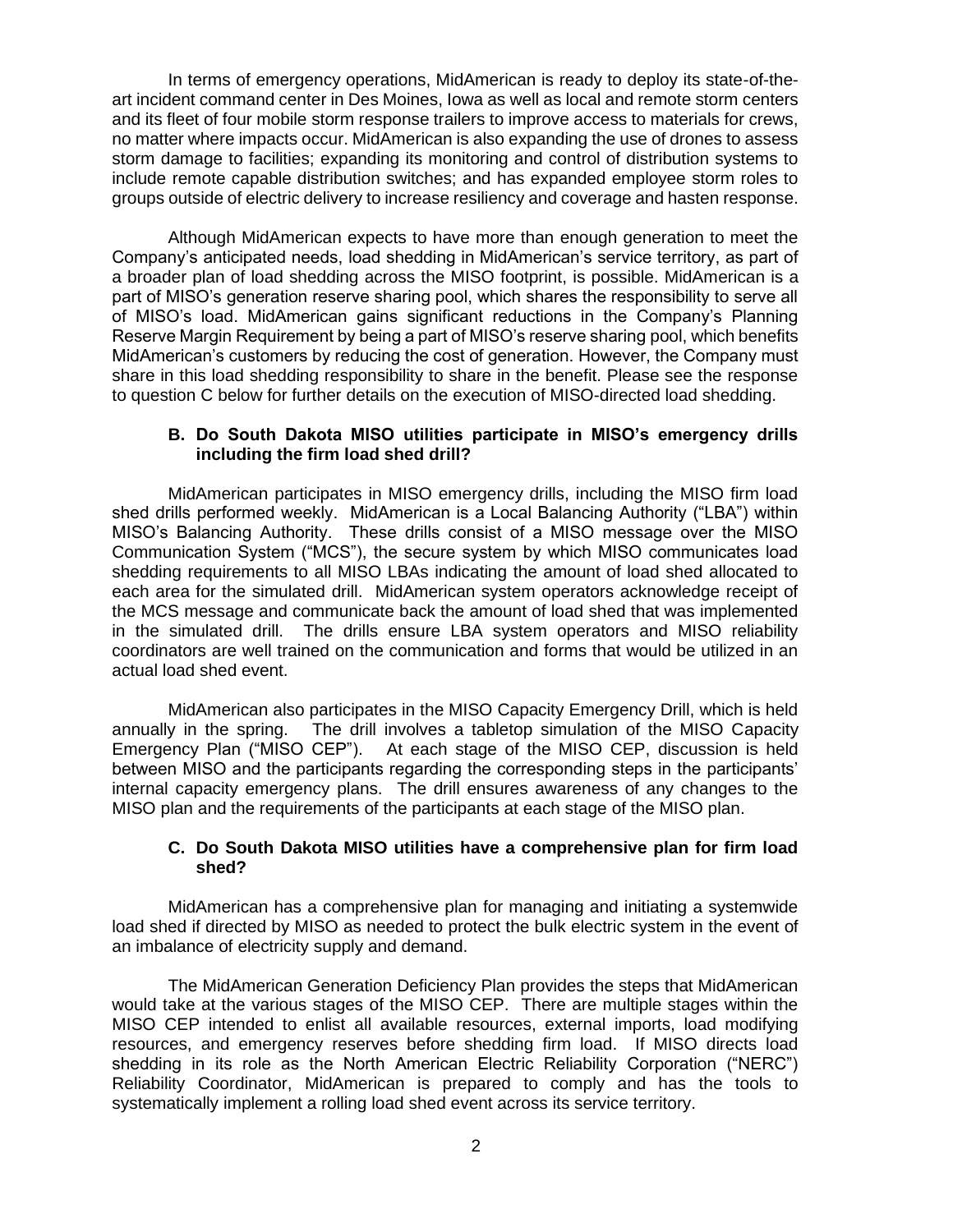Approximately twenty-five percent (25%) of MidAmerican peak load is preprogrammed into a rolling load shed tool within MidAmerican's Energy Management System. Distribution circuits included in the program are selected to avoid interruption of critical infrastructure for public well-being, such as hospitals, water treatment, city pumping stations, critical facilities for natural gas transportation, etc. The tool allows MidAmerican system operators to designate the target load shed amount and the outage duration before transitioning to the next group of circuits. Once initiated, the rolling load shed tool will open distribution circuit breakers from the pre-programmed list until the target amount is reached. Those distribution circuits remain off for the duration specified by the operator. When the duration expires, the rolling load shed tool begins opening the next group of distribution circuits in the sequence until the targeted load shed amount is reached and then begins automatically restoring the circuits shed in the previous group. Distribution circuits available to the rolling load shed tool are arrayed to ensure that certain circuits are not repeatedly outaged while other available circuits are skipped.

In addition to the rolling load shed tool, which would be used to respond to a directive from MISO during a regional capacity emergency, an additional thirty percent (30%) of MidAmerican peak load is included in an Underfrequency Load Shed Plan. This plan is also implemented on individual distribution circuits and consists of protective relays that monitor system frequency and automatically respond to open distribution circuit breakers should the frequency decline below pre-set levels. The underfrequency load shed plan consists of three underfrequency load shed blocks (set at 59.3 Hz, 59.0 Hz, and 58.7 Hz), which would each open distribution circuit breakers on the MidAmerican system that total 10% or more of MidAmerican system peak load. Similar to the rolling load shed plan, the underfrequency load shed plan avoids opening distribution circuits serving critical infrastructure. Additionally, the two plans do not overlap distribution circuits, so between the two plans up to approximately fifty-five percent (55%) of MidAmerican peak load is included in a plan to respond to an imbalance of electricity supply and demand.

## **D. How often do South Dakota MISO utilities update their firm load shed plans?**

MidAmerican reviews the Company's Generation Deficiency Plan and Underfrequency Load Shed Plan annually. The Company reviews and updates the Generation Deficiency Plan to reflect any changes in the MISO CEP that require a corresponding change to the MidAmerican plan, and then submits it annually to MISO for approval. The Company annually reviews the distribution circuit list included in the rolling load shed plan for new circuits or adjusted circuit boundaries to confirm that critical infrastructure is not included in the rolling load shed circuits. Any adjustments to the final circuit list are programmed within the Energy Management System load shed tool. MidAmerican reviews the Underfrequency Load Shed circuits annually to confirm that a minimum of 10% of MidAmerican system peak load is included in each of the three frequency stages. Additional relaying is implemented as needed to incorporate additional distribution circuits into the plan.

### **E. Do South Dakota MISO utilities have any concern with MISO's recent capacity auction result or are South Dakota MISO utilities taking any actions in response to the results?**

Although MidAmerican expects to have more than enough generation to meet the Company's anticipated needs, MidAmerican is concerned that MISO as a whole has fallen below its planning reserve margin requirement in the MISO Central subregion, which